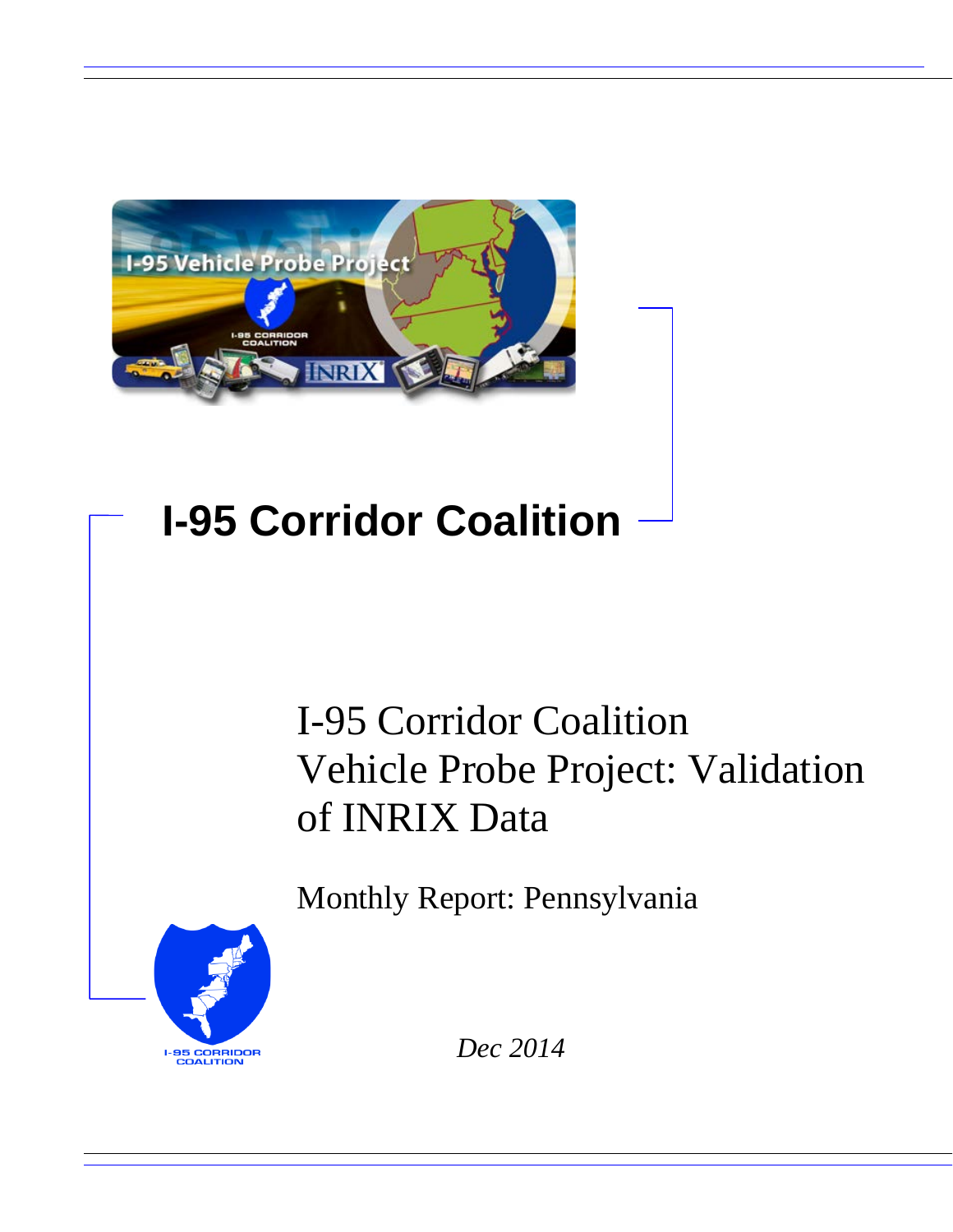# **I-95 CORRIDOR COALITION VEHICLE PROBE PROJECT VALIDATION OF INRIX DATA DEC 2014**

# *Monthly Report*

*Prepared for:*

I-95 Corridor Coalition

*Sponsored by:*

I-95 Corridor Coalition

*Prepared by:*

Ali Haghani, Masoud Hamedi, Kiana Roshan Zamir, Arezoo Samimi Abianeh University of Maryland, College Park

*Acknowledgements:*

The research team would like to express its gratitude for the assistance it received from the state highway officials in Pennsylvania during the course of this study. Their effort was instrumental during the data collection phase of the project. This report would not have been completed without their help.

*Dec 2014*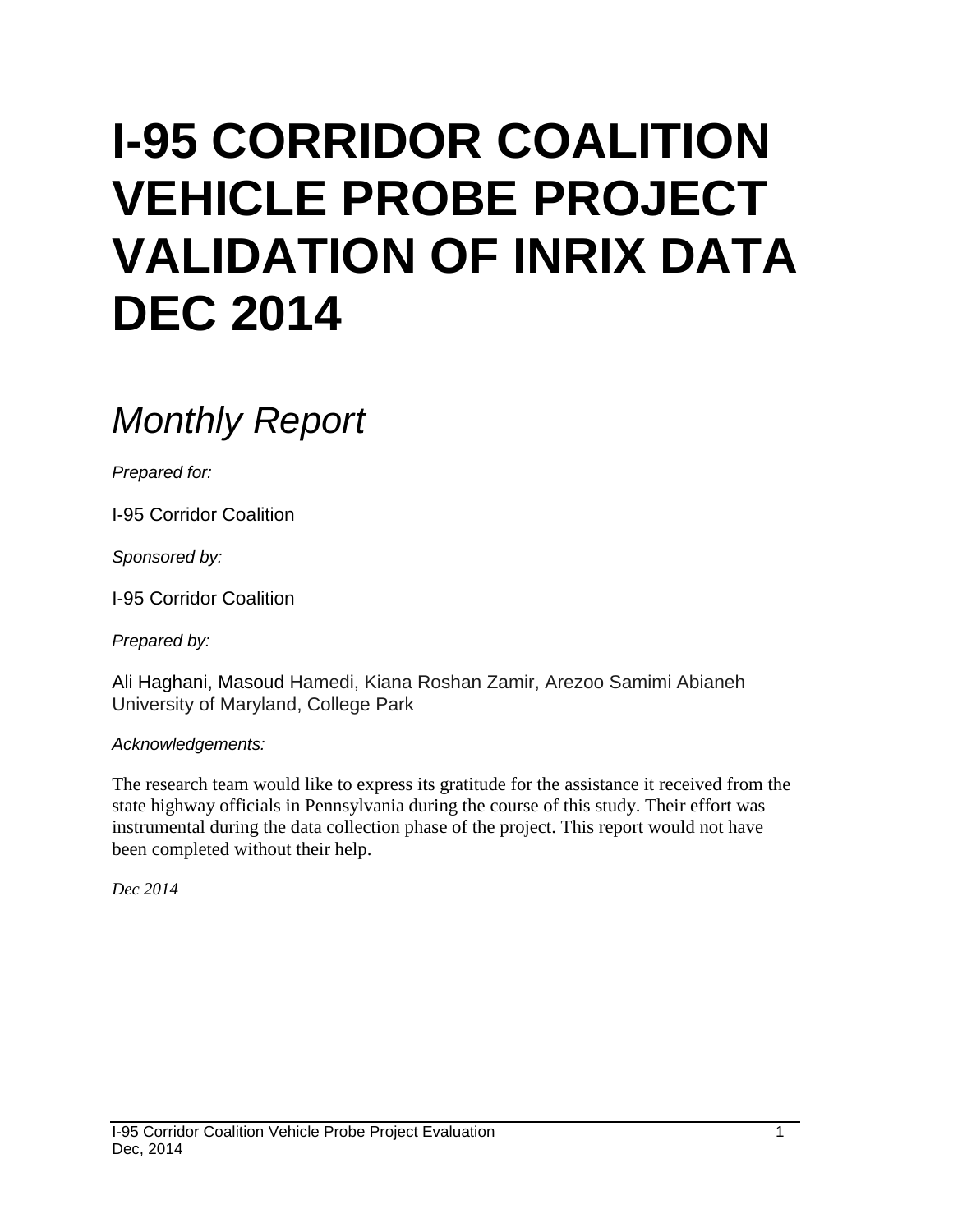## **Evaluation Results for the State of Pennsylvania**

## *Executive Summary*

The data from the Vehicle Probe Project is validated using Bluetooth<sup>TM</sup> Traffic Monitoring (BTM) technology on a near monthly basis. BTM sensors were deployed on the beginning and ending points of seventeen different segments along the US-422 corridor. The Bluetooth sensor deployment covers the range from PA-100 to US-202 along US-422. Travel time data was collected for both directions along the freeway, between July 7 and July 19, 2014. The dataset collected represents approximately 1700 hours of observations along seventeen freeway segments, totaling approximately 42.70 miles. The number of effective five-minute travel time samples observed was 20,404 in total.

ES Table 1, below summarizes the results of the comparison between the validation data and the INRIX data for freeway segments during the above noted period. As shown, the average absolute speed error (AASE) and Speed Error Bias (SEB) were within specification in all speed bins.

| <b>ES Table 1 - Pennsylvania Evaluation Summary for Freeway</b> |                                                                                             |            |                                    |            |               |            |  |  |  |  |
|-----------------------------------------------------------------|---------------------------------------------------------------------------------------------|------------|------------------------------------|------------|---------------|------------|--|--|--|--|
|                                                                 | <b>Absolute Speed Error</b><br>(<10mph)                                                     |            | <b>Speed Error Bias</b><br>(<5mph) |            | <b>Number</b> |            |  |  |  |  |
|                                                                 | Comparison                                                                                  |            | Comparison                         |            | of $5$        | Hours of   |  |  |  |  |
|                                                                 | with SEM                                                                                    | Comparison | with SEM                           | Comparison | Minute        | Data       |  |  |  |  |
| <b>Speed Bin</b>                                                | Band                                                                                        | with Mean  | Band                               | with Mean  | Samples       | Collection |  |  |  |  |
| 0-30 MPH                                                        | 5.3                                                                                         | 6.9        | 4.6                                | 5.2        | 445           | 37.1       |  |  |  |  |
| 30-45 MPH                                                       | 4.2                                                                                         | 7.9        | 2.8                                | 12.1       | 497           | 41.4       |  |  |  |  |
| 45-60 MPH                                                       | 1.4                                                                                         | 4.0        | 0.6                                | 8.2        | 7520          | 626.7      |  |  |  |  |
| $>60$ MPH                                                       | 1.4                                                                                         | 4.2        | $-1.1$                             | 0.4        | 11942         | 995.2      |  |  |  |  |
| All Speeds                                                      | 1.6                                                                                         | 4.3        | $-0.3$                             | 3.6        | 20404         | 1700.3     |  |  |  |  |
| roadway.                                                        | Based upon data collected from July 7th, 2014 through July 19th, 2014 across 42.70 miles of |            |                                    |            |               |            |  |  |  |  |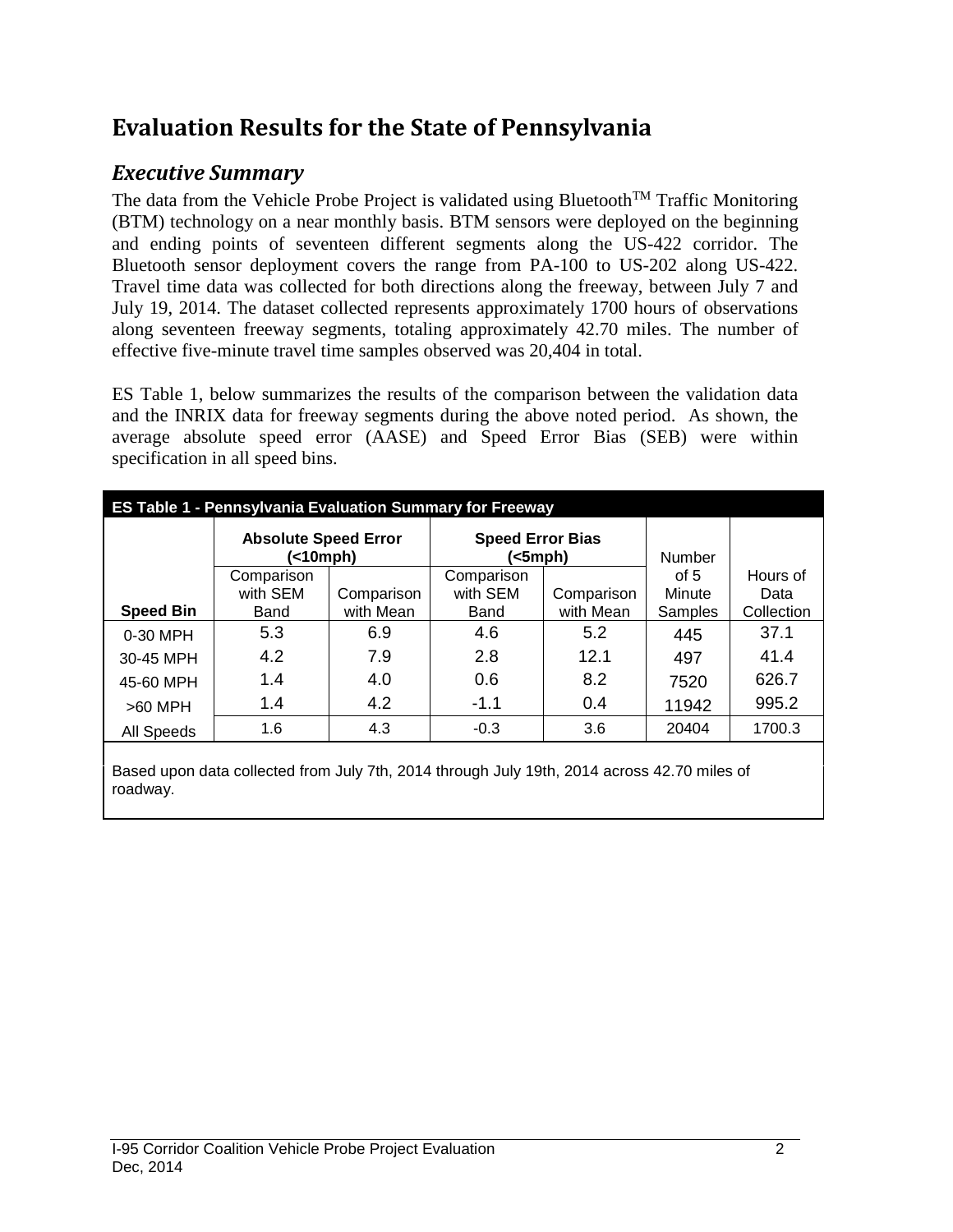### *Data Collection*

The data from the Vehicle Probe Project is validated using Bluetooth<sup>TM</sup> Traffic Monitoring (BTM) technology on a near monthly basis. BTM sensors were deployed on the beginning and ending points of seventeen different segments along the US-422 freeway corridor. The Bluetooth sensor deployment covers the range from PA-100 to US-202 along US-422. Travel time data was collected for both directions along the freeway. The data was collected between July 7 and July 19, 2014 with the assistance of Pennsylvania Department of Transportation (PennDOT) personnel. This round of data collections in Pennsylvania was designed to capture the traffic data on a sample of freeway specifically during a busy weekend anticipated to have significant traffic. Segment locations are chosen with a highlikelihood of observing recurrent and non-recurrent congestions during peak or off-peak periods.

Figure 1 and 2 present an overview snapshot of the roadway segments, over which Bluetooth sensors were deployed along the US-422 corridor in Pennsylvania, eastbound and westbound respectively. Blue segments represent freeway segments selected for analysis.



**Figure 1** — Locations of all segments selected for eastbound analysis in Pennsylvania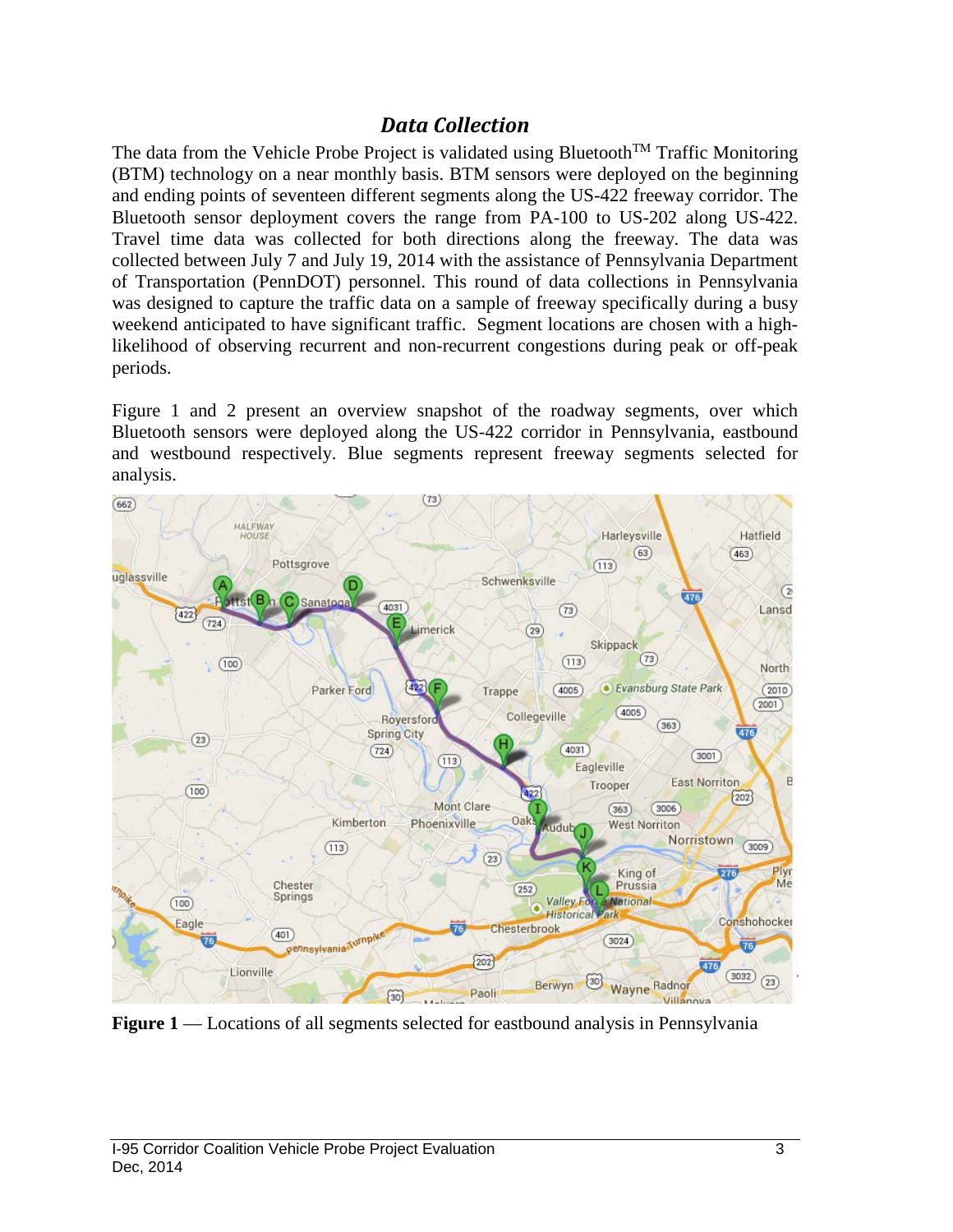

**Figure 2** –– Locations of all segments selected for westbound analysis in Pennsylvania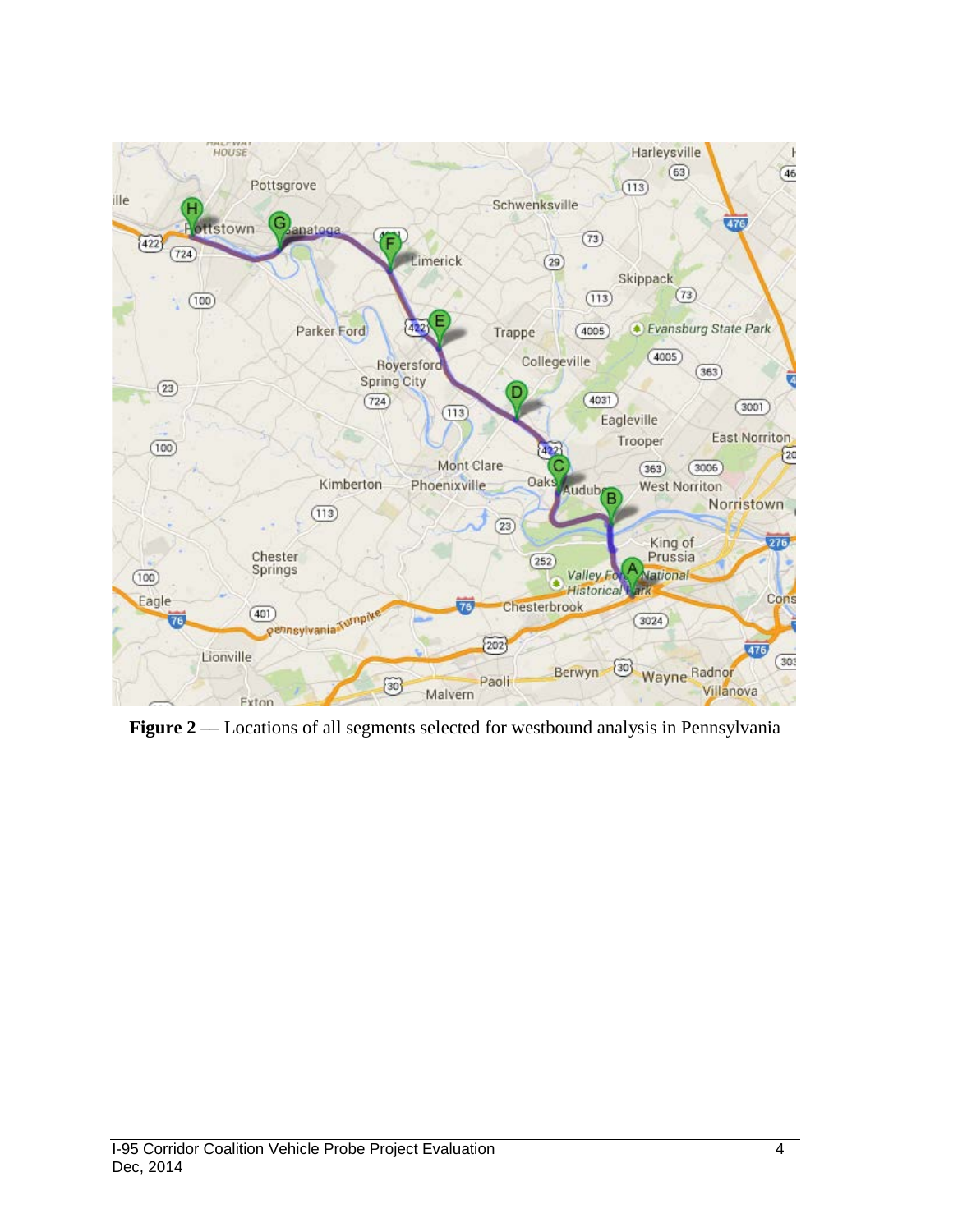#### **TMC segments selected for validation in Pennsylvania**

Table 1 presents a list of data collection segments from Pennsylvania. In total, these segments cover a total length of approximately 42.7 freeway miles. Data collection segments are comprised of one or more Traffic Message Channel (TMC) base segments, such that the total length of the data collection segment is one mile long or greater for freeway studies. When appropriate, consecutive TMC segments are combined to form a data collection segment longer than one mile. The results of the validation performed on seventeen freeway segments are included in this report. Table 1 contains summary information on each data collection segment. The latitude/longitude coordinates of the locations at which the Bluetooth sensors were deployed along US-422 in the state of Pennsylvania are provided in Table 1 as well as an active map link to view the data collection segment in detail. Click on the map link to see a detailed map for the respective data collection segment. It should be noted that the configuration of test segments is often such that the endpoint of one segment coincides with the start point of the next segment, so that one Bluetooth sensor covers both data collection segments.

Table 1 also provides data on the precise length of the TMCs comprising the test segment as compared to the measured length between Bluetooth<sup>TM</sup> Traffic Monitoring (BTM) sensors placed on the roadway. Details of the algorithm used to estimate equivalent path travel times based on INRIX data feeds for individual data collection segments are provided in a separate report. This algorithm finds an equivalent INRIX travel time (and therefore travel speed) corresponding to each sample BTM travel time observation on the test segment of interest.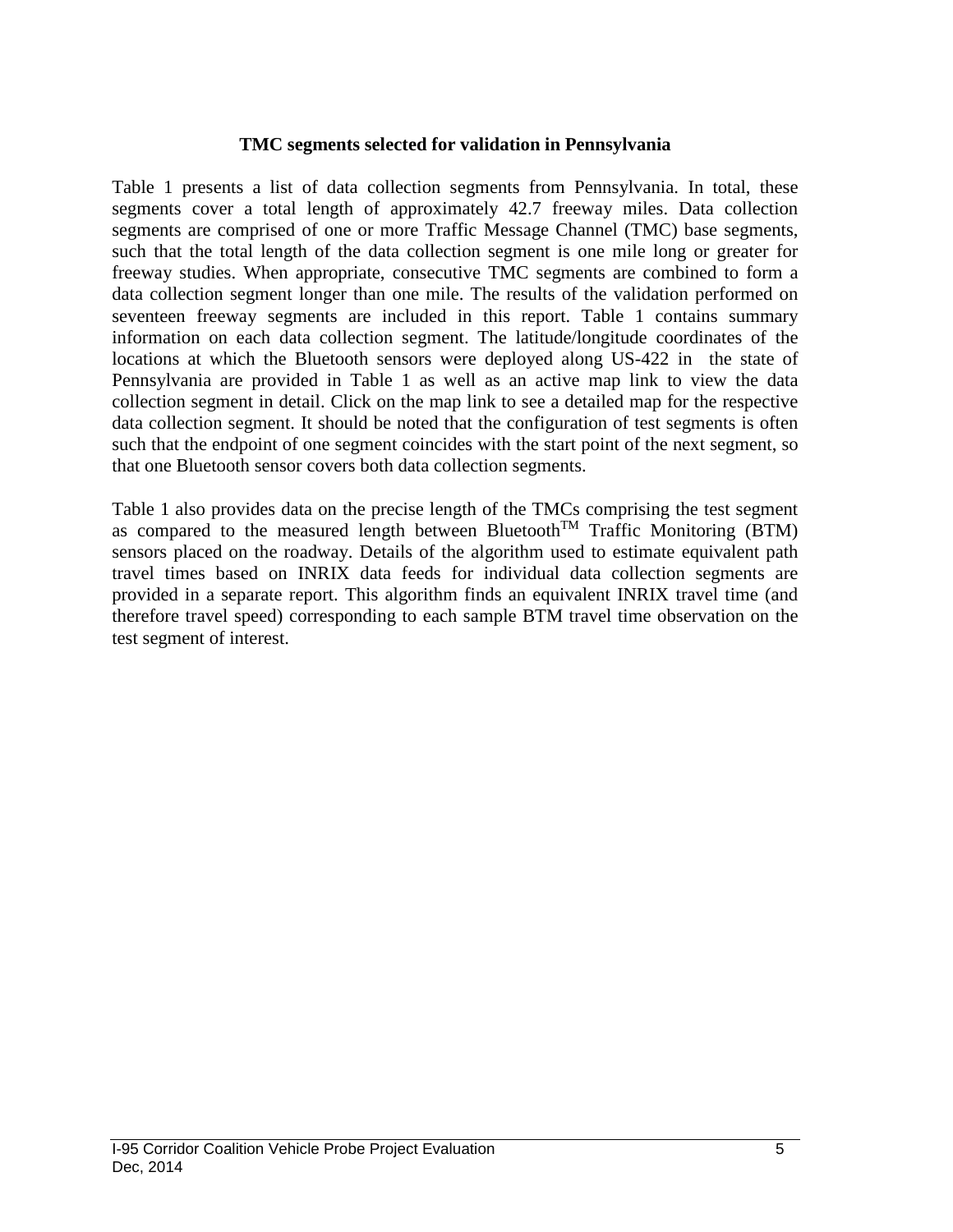| <b>SEGMENT</b> | <b>DESCRIPTION</b> |              |                           | <b>TMC CODES</b> |                | Deployment    |              |                            |
|----------------|--------------------|--------------|---------------------------|------------------|----------------|---------------|--------------|----------------------------|
| (Map Link)     | Highway            | State        | Starting at               | <b>Begin</b>     | Number         | Begin Lat/Lon |              | Length                     |
|                | Pennsylvania       | County       | Ending at                 | End              | Length         | End Lat/Lon   |              | % Diff                     |
| <b>FREEWAY</b> |                    |              |                           |                  |                |               |              | All<br>Lengths<br>in Miles |
| F1             | <b>US-422</b>      | Pennsylvania | PA-100                    | 103N04492        | $\overline{4}$ | 40.241307     | $-75.665607$ | 1.5                        |
| PA07-0001      | Eastbound          | Chester      | Keim St                   | 103-04490        | 1.26           | 40.233847     | -75.639926   | 19.05%                     |
| F2             | <b>US-422</b>      | Pennsylvania | Keim St                   | 103N04490        | 5              | 40.233847     | -75.639926   | 1.1                        |
| PA07-0002      | Eastbound          | Chester      | Armand Hammer Blvd        | 103N04488        | 1.12           | 40.232548     | $-75.620141$ | $-1.79%$                   |
| F <sub>3</sub> | <b>US-422</b>      | Pennsylvania | <b>Armand Hammer Blvd</b> | 103-04487        | $\mathbf{1}$   | 40.232548     | $-75.620141$ | 2.5                        |
| PA07-0003      | Eastbound          | Montgomery   | Evergreen Rd              | 103-04487        | 2.45           | 40.241489     | -75.576775   | 2.04%                      |
| F <sub>4</sub> | <b>US-422</b>      | Pennsylvania | Evergreen Rd              | 103N04487        | 2              | 40.241489     | -75.576775   | 2.1                        |
| PA07-0004      | Eastbound          | Montgomery   | Lewis Rd                  | 103-04486        | 2.18           | 40.222012     | -75.547694   | $-3.67%$                   |
| F <sub>5</sub> | <b>US-422</b>      | Pennsylvania | Lewis Rd                  | 103N04486        | 3              | 40.222012     | -75.547694   | 2.8                        |
| PA07-0005      | Eastbound          | Montgomery   | Walnut St                 | 103N04485        | 2.43           | 40.188017     | -75.519068   | 15.23%                     |
| F <sub>6</sub> | <b>US-422</b>      | Pennsylvania | Walnut St                 | 103-04484        | 2              | 40.188017     | -75.519068   | 3.2                        |
| PA07-0006      | Eastbound          | Montgomery   | PA-29                     | 103N04484        | 3.3            | 40.158925     | -75.475061   | $-3.03%$                   |
| F7             | <b>US-422</b>      | Pennsylvania | PA-29                     | 103-04483        | 2              | 40.158925     | $-75.475061$ | 3                          |
| PA07-0007      | Eastbound          | Montgomery   | Egypt Rd                  | 103N04483        | 3.01           | 40.125085     | $-75.451151$ | $-0.33%$                   |
| F8             | <b>US-422</b>      | Pennsylvania | Egypt Rd                  | 103-04482        | $\mathbf{1}$   | 40.125085     | $-75.451151$ | 2.8                        |
| PA07-0008      | Eastbound          | Montgomery   | PA-363                    | 103-04482        | 3.01           | 40.112794     | $-75.420592$ | $-6.98%$                   |
| F <sub>9</sub> | US-422             | Pennsylvania | PA-363                    | 103N04482        | 3              | 40.112794     | $-75.420592$ | 1.3                        |
| PA07-0009      | Eastbound          | Montgomery   | PA-23                     | 103N04481        | 1.02           | 40.094886     | -75.418075   | 27.45%                     |

**Table 1 Segments selected for validation in Pennsylvania**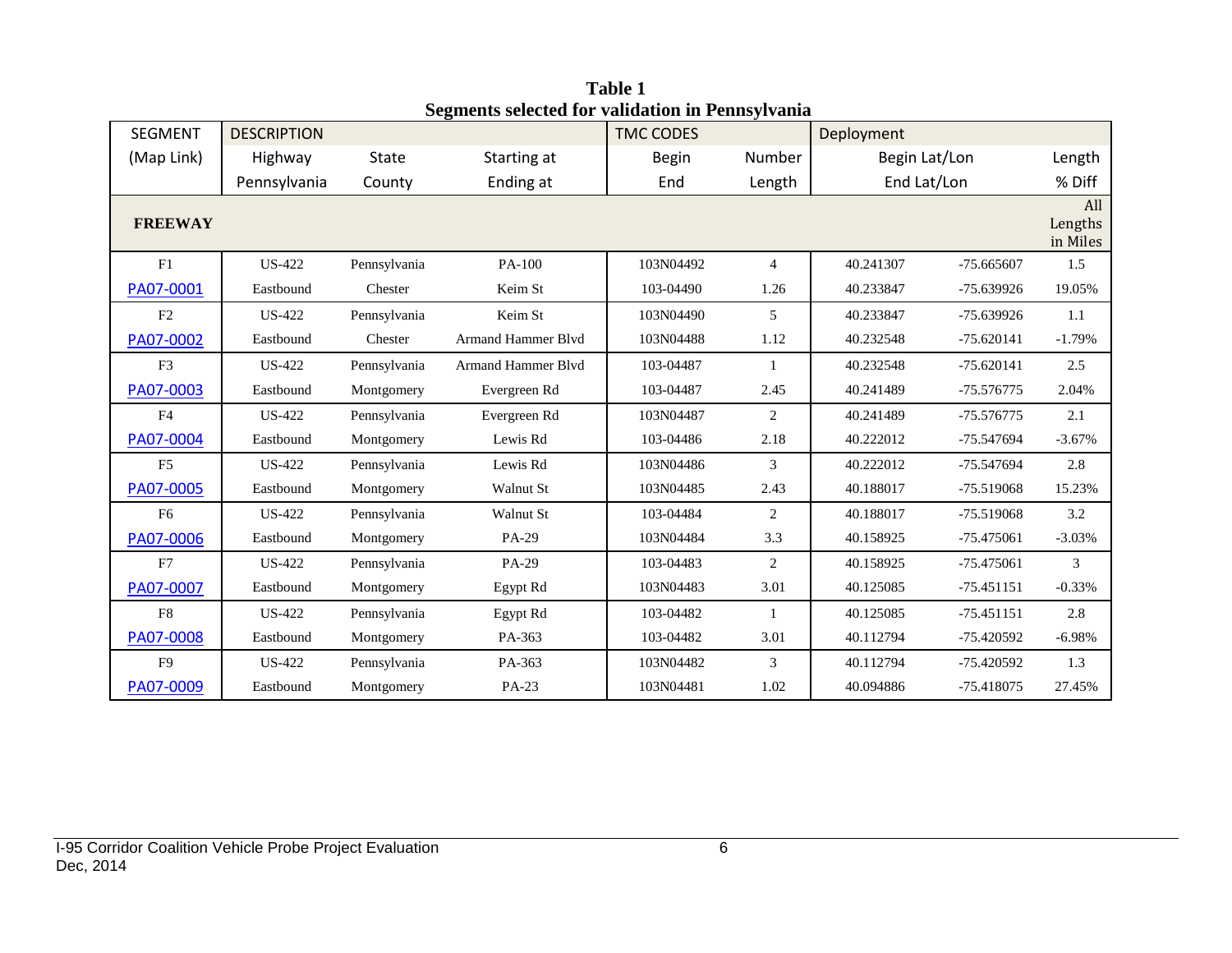| <b>SEGMENT</b>  | <b>DESCRIPTION</b> |              |                           | <b>TMC CODES</b> |                | Deployment    |              |                            |
|-----------------|--------------------|--------------|---------------------------|------------------|----------------|---------------|--------------|----------------------------|
| (Map Link)      | Highway            | <b>State</b> | Starting at               | <b>Begin</b>     | Number         | Begin Lat/Lon |              | Length                     |
|                 | Pennsylvania       | County       | Ending at                 | End              | Length         | End Lat/Lon   |              | % Diff                     |
| <b>FREEWAY</b>  |                    |              |                           |                  |                |               |              | All<br>Lengths<br>in Miles |
| F10             | <b>US-422</b>      | Pennsylvania | PA-23                     | 103-04480        | 3              | 40.094886     | $-75.418075$ | 0.9                        |
| PA07-00010      | Eastbound          | Montgomery   | <b>US-202</b>             | 103-04479        | 1.2            | 40.082871     | $-75.409671$ | $-25.00\%$                 |
| F11             | <b>US-422</b>      | Pennsylvania | <b>US-202</b>             | $103 + 04480$    | 6              | 40.080117     | $-75.406991$ | 2.4                        |
| PA07-0011       | Westbound          | Montgomery   | PA-363                    | 103P04482        | 2.38           | 40.111929     | -75.419832   | 0.84%                      |
| F12             | <b>US-422</b>      | Pennsylvania | PA-363                    | $103 + 04483$    | $\mathbf{1}$   | 40.111929     | -75.419832   | 2.9                        |
| PA07-0012       | Westbound          | Montgomery   | Egypt Rd                  | $103 + 04483$    | 3.16           | 40.126203     | $-75.450615$ | $-8.28%$                   |
| F13             | <b>US-422</b>      | Pennsylvania | Egypt Rd                  | 103P04483        | $\overline{2}$ | 40.126203     | $-75.450615$ | 3                          |
| PA07-0013       | Westbound          | Montgomery   | PA-29                     | $103 + 04484$    | 2.65           | 40.159417     | -75.475419   | 13.09%                     |
| F14             | <b>US-422</b>      | Pennsylvania | PA-29                     | 103P04484        | 2              | 40.159417     | -75.475419   | 3.4                        |
| PA07-0014       | Westbound          | Montgomery   | Walnut St                 | $103 + 04485$    | 3.49           | 40.191598     | $-75.520618$ | $-2.63%$                   |
| F15             | <b>US-422</b>      | Pennsylvania | <b>Walnut St</b>          | 103P04485        | 3              | 40.191598     | $-75.520618$ | 2.9                        |
| PA07-0015       | Westbound          | Montgomery   | Lewis Rd                  | 103P04486        | 2.5            | 40.226142     | $-75.54964$  | 16.10%                     |
| F <sub>16</sub> | <b>US-422</b>      | Pennsylvania | Lewis Rd                  | $103 + 04487$    | 3              | 40.226142     | $-75.54964$  | $\overline{4}$             |
| PA07-0016       | Westbound          | Montgomery   | <b>Armand Hammer Blvd</b> | $103 + 04488$    | 4.35           | 40.23565      | $-75.614631$ | $-8.01%$                   |
| F17             | <b>US-422</b>      | Pennsylvania | <b>Armand Hammer Blvd</b> | 103P04488        | 9              | 40.23565      | $-75.614631$ | 2.9                        |
| PA07-0017       | Westbound          | Chester      | PA-100                    | 103P04492        | 2.66           | 40.241704     | $-75.666419$ | 9.18%                      |

#### **Table 1 (Cont'd) Segments selected for validation in Pennsylvania**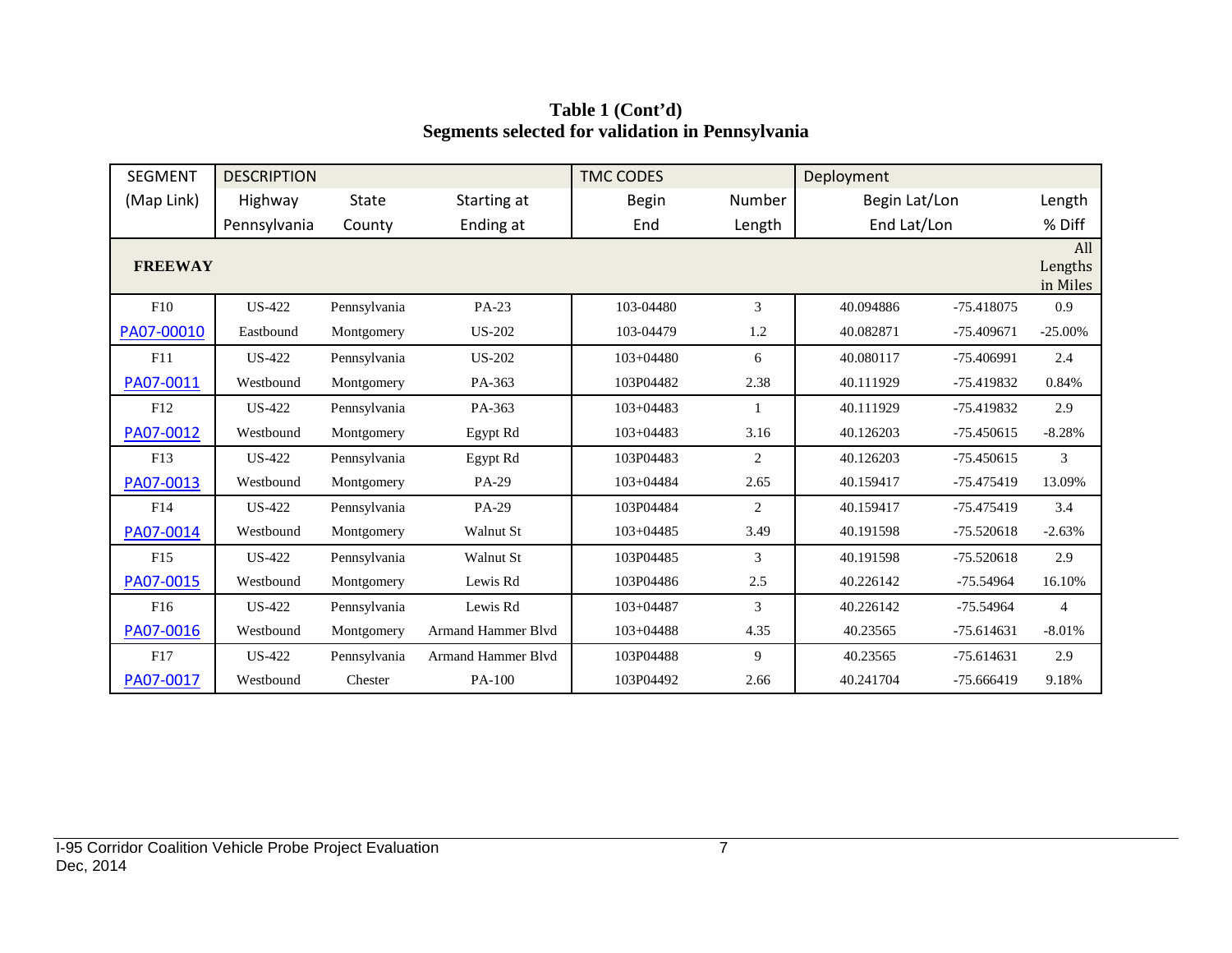### *Analysis of Freeway Results*

Table 2 summarizes the data quality measures obtained as a result of comparison between Bluetooth and all reported INRIX speeds. Specifications include the Average Absolute Speed Error (AASE) and the Speed Error Bias (SEB).

#### Average Absolute Speed Error (AASE)

The AASE is defined as the mean absolute value of the difference between the mean speed reported from the VPP and the ground truth mean speed for a specified time period. The AASE is the primary accuracy metric. Based on the contract specifications, the speed data from the VPP shall have a maximum average absolute error of 10 miles per hour (MPH) in each of four speed ranges: 0-30 MPH, 30-45 MPH, 45-60 MPH, and > 60 MPH.

#### Speed Error Bias (SEB)

The SEB is defined as the average speed error (not the absolute value) in each speed range. SEB is a measure of whether the speed reported in the VPP consistently under or over estimates speed as compared to ground truth speed. Based on the contract specifications, the VPP data shall have a maximum SEB of +/- 5 MPH in each of speed ranges as defined above.

The results are presented as compared against the mean of the ground truth data as well as the 95th percent confidence interval for the mean, referred to as the Standard Error of the Mean (SEM) band. The SEM band takes into account any uncertainty in the ground truth speed as measured by BTM equipment due to limited samples and/or data variance. Contract specifications are assessed against the SEM band. (See the *Vehicle Probe Project: Data Use and Application Guide* for additional details on the validation process.) The AASE in the lower two speed bands have proven to be the critical specification (and most difficult) to attain, and are highlighted in Table 2. AASE below 10 MPH meet contract specifications. AASE below 5 MPH are considered exceptional quality. As shown, the average absolute speed error (AASE) was within specification for all speed bins.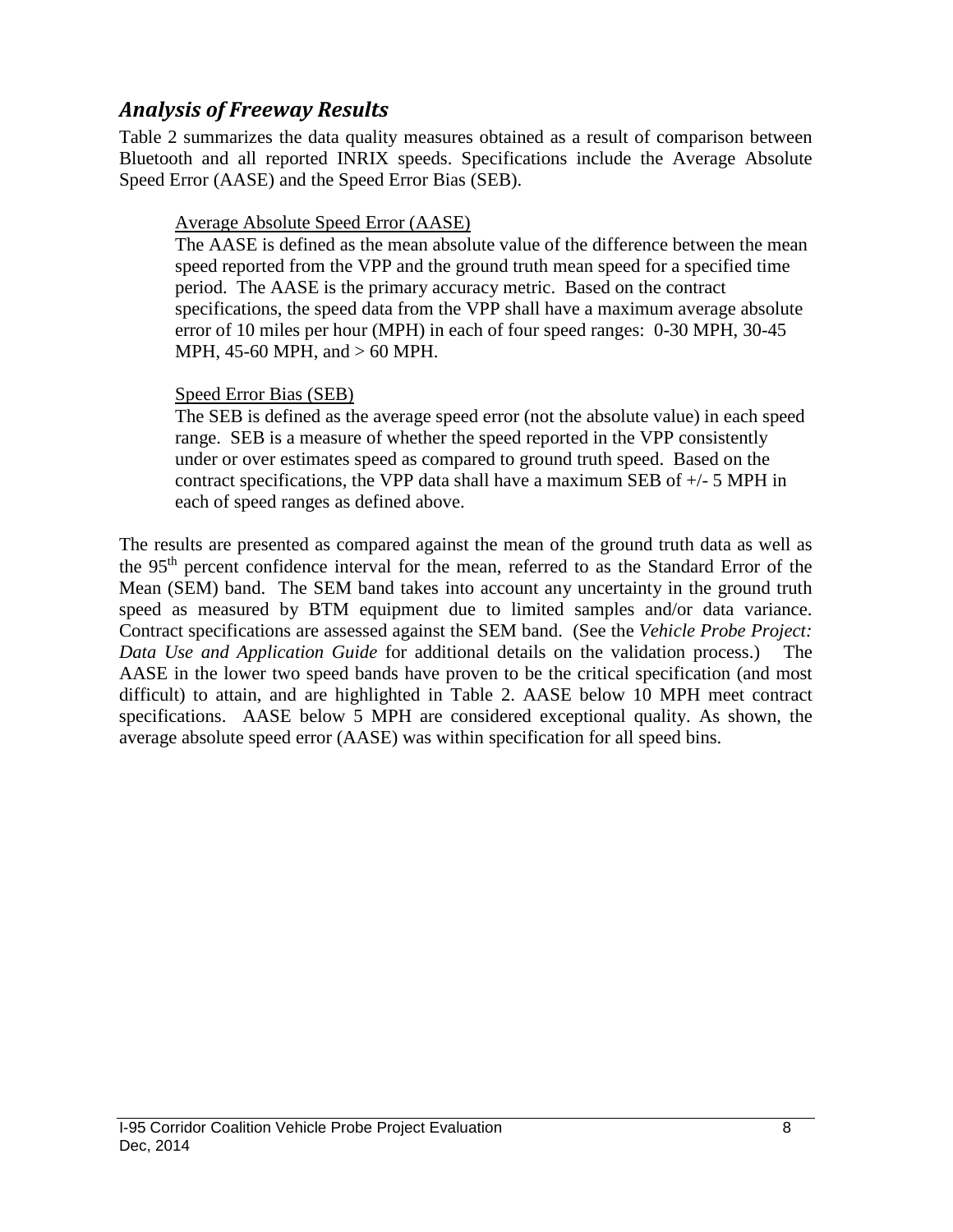|                            |                           | Data Quality Measures for |            |             |                           |                   |  |
|----------------------------|---------------------------|---------------------------|------------|-------------|---------------------------|-------------------|--|
| <b>SPEED</b><br><b>BIN</b> | 1.96 SEM Band             |                           |            | <b>Mean</b> |                           |                   |  |
|                            | <b>SEB</b>                | <b>AASE</b>               |            |             | No. of 5<br><b>Minute</b> | Hours of<br>Data  |  |
|                            | 5 mph                     | $10 \text{ mph}$          | <b>SEB</b> | AASE        | <b>Samples</b>            | <b>Collection</b> |  |
|                            | (contract specifications) |                           |            |             |                           |                   |  |
| $0 - 30$                   | 4.6                       | 5.3                       | 5.7        | 6.9         | 445                       | 37                |  |
| $30 - 45$                  | 2.8                       | 4.2                       | 5.5        | 7.9         | 497                       | 41                |  |
| $45-60$                    | 0.6                       | 1.4                       | 1.7        | 4.0         | 7520                      | 627               |  |
| $60+$                      | $-1.1$                    | 1.4                       | $-2.6$     | 4.2         | 11942                     | 995               |  |

**TABLE 2 Data quality measures for freeway segments in Pennsylvania**

Table 3 shows the percentage of the time INRIX data falls within 5 mph of the SEM band and the mean for each speed bin for all freeway data segments in Pennsylvania.

| Table 3 Percent observations meeting data quality criteria for |
|----------------------------------------------------------------|
| freeway segments in Pennsylvania                               |

|                  |                                             | <b>Data Quality Measures for</b>                               |                                    |                                              |                |  |
|------------------|---------------------------------------------|----------------------------------------------------------------|------------------------------------|----------------------------------------------|----------------|--|
|                  |                                             | 1.96 SEM Band                                                  |                                    | Mean                                         |                |  |
| <b>SPEED BIN</b> | Percentage<br>falling<br>inside the<br>band | <b>Percentage</b><br>falling<br>within 5<br>mph of the<br>band | Percentage<br>equal to<br>the mean | Percentage<br>within 5<br>mph of the<br>mean | No. of<br>Obs. |  |
| $0 - 30$         | 17%                                         | 70%                                                            | 0%                                 | 62%                                          | 445            |  |
| $30-45$          | 24%                                         | 67%                                                            | $0\%$                              | 45%                                          | 497            |  |
| $45-60$          | 57%                                         | 91%                                                            | $0\%$                              | 70%                                          | 7520           |  |
| $60+$            | 58%                                         | 91%                                                            | 0%                                 | 69%                                          | 11942          |  |

Tables 4 and 5 present detailed data for individual TMC segments in Pennsylvania in a similar format as Tables 2 and 3, respectively. Note that for some segments and in some speed bins the comparison results may not be reliable due to small number of observations.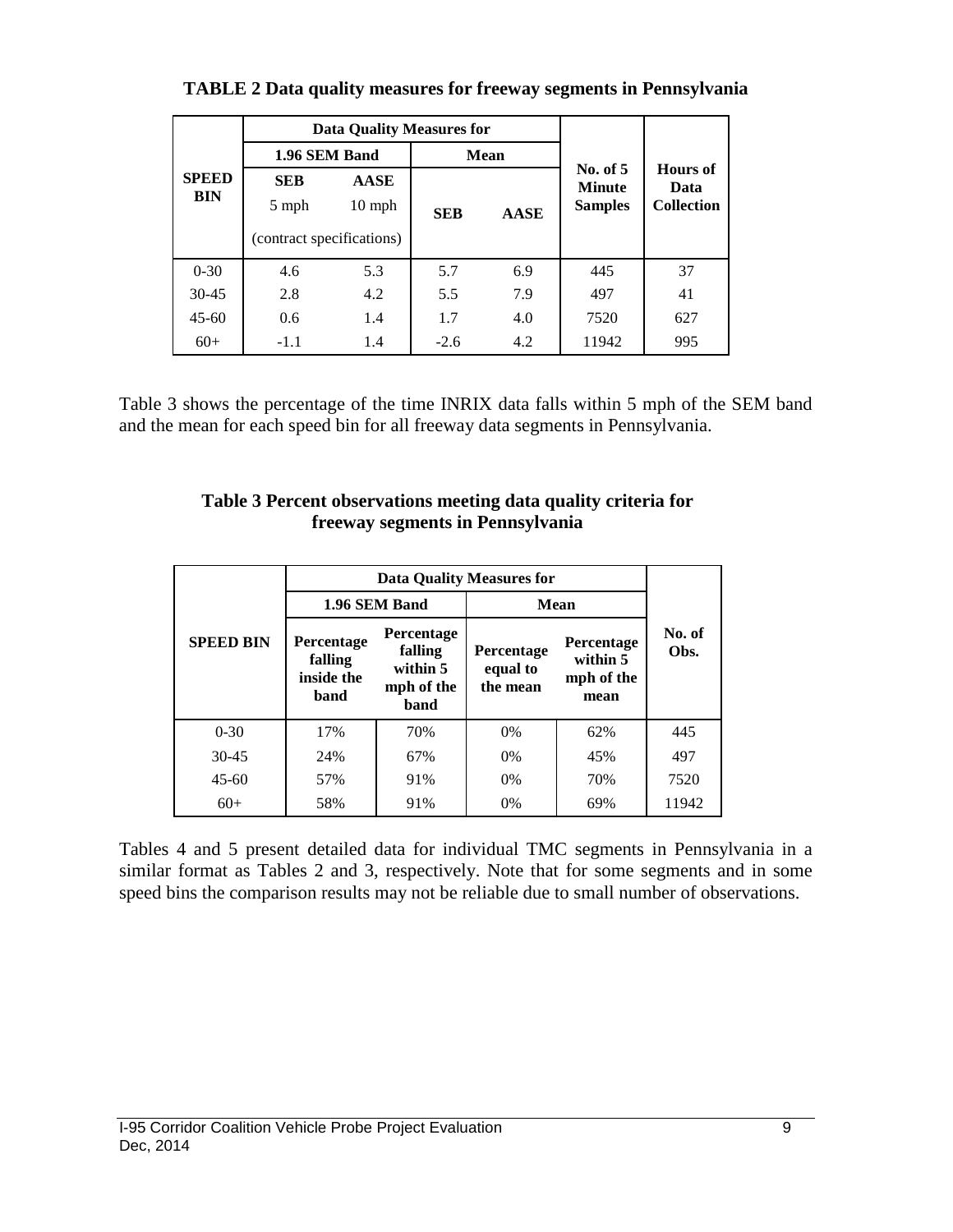| Table 4                                                                          |
|----------------------------------------------------------------------------------|
| Data quality measures for individual freeway validation segments in the state of |
| Pennsylvania                                                                     |

|           |                   |                  |                  |                                   |                                                  | <b>Data Quality Measures for</b>  |                                               |                          |
|-----------|-------------------|------------------|------------------|-----------------------------------|--------------------------------------------------|-----------------------------------|-----------------------------------------------|--------------------------|
|           | <b>Standard</b>   | <b>Bluetooth</b> |                  |                                   | 1.96 SEM Band                                    |                                   | Mean                                          |                          |
| TMC       | <b>TMC</b> length | distance         | <b>SPEED BIN</b> | <b>Speed Error</b><br><b>Bias</b> | Average<br><b>Absolute Speed</b><br><b>Error</b> | <b>Speed Error</b><br><b>Bias</b> | <b>Average Absolute</b><br><b>Speed Error</b> | No. of Obs.              |
|           |                   |                  | $0 - 30$         | $\overline{\phantom{a}}$          | $\sim$                                           | $\sim$                            | $\sim$                                        | $\overline{\phantom{a}}$ |
|           | 1.3               | 1.5              | 30-45            | 2.9                               | 8.9                                              | $-2.0$                            | 15.1                                          | $4*$                     |
| PA07-0001 |                   |                  | $45 - 60$        | 0.1                               | 1.8                                              | 1.3                               | 4.8                                           | 279                      |
|           |                   |                  | $60+$            | $-1.6$                            | 1.8                                              | $-3.5$                            | 4.7                                           | 911                      |
|           |                   |                  | $0 - 30$         | 11.4                              | 11.6                                             | 13.2                              | 14.4                                          | 67                       |
| PA07-0002 | $1.1\,$           | 1.1              | 30-45            | 3.6                               | 4.5                                              | 6.2                               | 9.6                                           | 62                       |
|           |                   |                  | $45 - 60$        | 0.6                               | 1.7                                              | 2.3                               | 5.1                                           | 813                      |
|           |                   |                  | $60+$            | $-1.5$                            | 1.6                                              | $-5.6$                            | 6.2                                           | 660                      |
|           |                   |                  | $0 - 30$         | $\omega$                          | $\mathcal{L}^{\mathcal{L}}$                      | $\mathcal{L}^{\mathcal{A}}$       | $\blacksquare$                                | $\overline{\phantom{a}}$ |
| PA07-0003 | $2.5\,$           | 2.5              | 30-45            | $\overline{\phantom{a}}$          | $\overline{\phantom{a}}$                         | $\overline{\phantom{a}}$          | $\overline{\phantom{a}}$                      |                          |
|           |                   |                  | $45 - 60$        | 0.9                               | 2.1                                              | 3.6                               | 5.3                                           | 38                       |
|           |                   |                  | $60+$            | $-0.5$                            | 0.5                                              | $-3.3$                            | 3.3                                           | $4*$                     |
|           |                   |                  | $0 - 30$         | $\overline{\phantom{a}}$          | $\overline{\phantom{a}}$                         | $\overline{\phantom{a}}$          | $\overline{\phantom{a}}$                      |                          |
| PA07-0004 | 2.2               | 2.1              | 30-45            | $\overline{\phantom{a}}$          | $\sim$                                           | $\overline{\phantom{a}}$          | $\overline{\phantom{a}}$                      | $\overline{\phantom{a}}$ |
|           |                   |                  | $45 - 60$        | 1.6                               | 1.6                                              | 5.0                               | 5.1                                           | $22*$                    |
|           |                   |                  | $60+$            | 0.6                               | 0.6                                              | 2.2                               | 2.6                                           | $19*$                    |
|           |                   |                  | $0 - 30$         | $\overline{\phantom{a}}$          | $\overline{\phantom{a}}$                         | $\overline{\phantom{a}}$          | $\overline{\phantom{a}}$                      |                          |
| PA07-0005 | 2.4               | 2.8              | 30-45            | $\overline{\phantom{a}}$          | $\overline{\phantom{a}}$                         | $\overline{\phantom{a}}$          | $\overline{\phantom{a}}$                      | $\sim$                   |
|           |                   |                  | 45-60            | 2.2                               | 2.3                                              | 5.3                               | 5.6                                           | 163                      |
|           |                   |                  | $60+$            | $-0.1$                            | $0.9\,$                                          | 0.0                               | 3.3                                           | 953                      |
|           |                   |                  | $0 - 30$         | 12.5                              | 12.5                                             | 13.6                              | 13.6                                          | $2*$                     |
| PA07-0006 | 3.3               | 3.2              | 30-45            | 8.3                               | 8.3                                              | 10.6                              | 10.7                                          | $19*$                    |
|           |                   |                  | 45-60            | 1.9                               | $2.5\,$                                          | 4.0                               | 5.5                                           | 124                      |
|           |                   |                  | $60+$            | $-0.6$                            | $1.1\,$                                          | $-1.0$                            | 3.4                                           | 988                      |
|           |                   |                  | $0 - 30$         | $3.5\,$                           | $4.0\,$                                          | 5.2                               | 5.9                                           | 98                       |
| PA07-0007 | $3.0\,$           | $\sqrt{3}$       | $30 - 45$        | 1.9                               | $3.6\,$                                          | $\ \ 8.2$                         | $11.0\,$                                      | $74\,$                   |
|           |                   |                  | $45 - 60$        | $0.1\,$                           | $2.2\,$                                          | $3.5\,$                           | $7.2\,$                                       | 117                      |
|           |                   |                  | $60+$            | $-1.3$                            | 1.4                                              | $-3.0$                            | 4.1                                           | 1425                     |
|           |                   |                  | $0 - 30$         | $-0.5$                            | $1.5\,$                                          | $-0.6$                            | $2.1\,$                                       | 114                      |
| PA07-0008 | $3.0\,$           | $2.8\,$          | $30 - 45$        | $0.4\,$                           | $3.2\,$                                          | $0.7\,$                           | 4.3                                           | 146                      |
|           |                   |                  | 45-60            | 1.5                               | $2.4\,$                                          | $4.1\,$                           | 5.5                                           | 189                      |
|           |                   |                  | $60+$            | $-0.8\,$                          | $1.3\,$                                          | $\mbox{-}1.8$                     | $3.7\,$                                       | 1894                     |

\*Results in the specified row may not be reliable due to small number of observation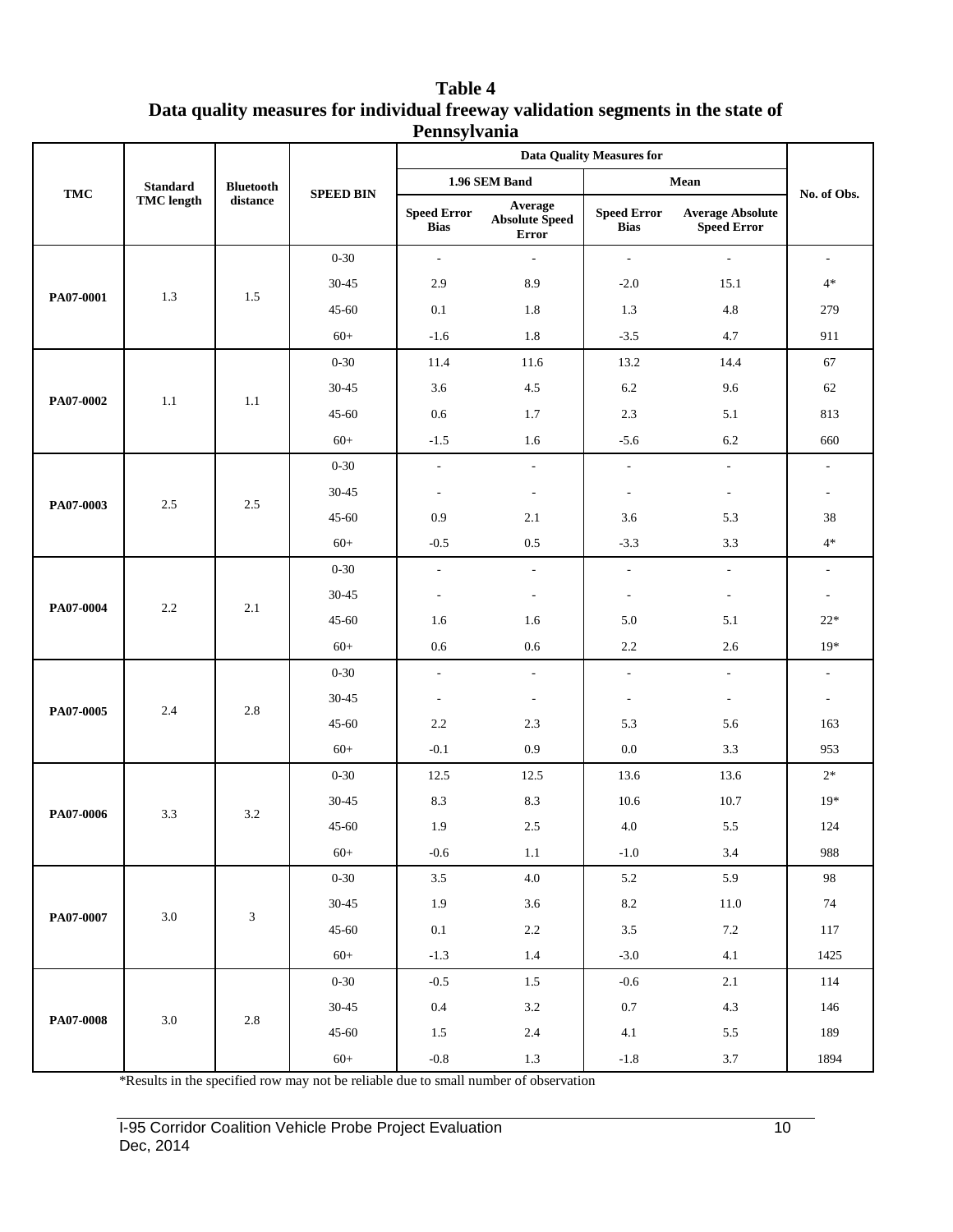| Table 4 (Cont'd)                                                                 |
|----------------------------------------------------------------------------------|
| Data quality measures for individual freeway validation segments in the state of |
| <b>Pennsylvania</b>                                                              |

|            |                   |                  |                  |                                   |                                                  | <b>Data Quality Measures for</b>  |                                                  |                          |
|------------|-------------------|------------------|------------------|-----------------------------------|--------------------------------------------------|-----------------------------------|--------------------------------------------------|--------------------------|
| <b>TMC</b> | <b>Standard</b>   | <b>Bluetooth</b> | <b>SPEED BIN</b> |                                   | 1.96 SEM Band                                    |                                   | Mean                                             | No. of Obs.              |
|            | <b>TMC</b> length | distance         |                  | <b>Speed Error</b><br><b>Bias</b> | Average<br><b>Absolute</b><br><b>Speed Error</b> | <b>Speed Error</b><br><b>Bias</b> | Average<br><b>Absolute Speed</b><br><b>Error</b> |                          |
|            |                   |                  | $0 - 30$         | 22.8                              | 22.8                                             | 24.8                              | 24.8                                             | $3*$                     |
|            |                   |                  | 30-45            | 1.8                               | 2.1                                              | 3.7                               | 4.9                                              | $17*$                    |
| PA07-0009  | 1.0               | 1.3              | $45 - 60$        | $-0.6$                            | 1.1                                              | $-0.5$                            | 3.2                                              | 614                      |
|            |                   |                  | $60+$            | $-1.8$                            | 1.9                                              | $-4.5$                            | 5.1                                              | 1351                     |
|            |                   |                  | $0 - 30$         | $\Box$                            | $\sim$                                           | $\overline{\phantom{a}}$          | $\overline{\phantom{a}}$                         | $\overline{\phantom{a}}$ |
|            |                   |                  | $30 - 45$        | 7.5                               | 7.5                                              | 11.1                              | 11.2                                             | 32                       |
| PA07-0010  | 1.2               | 0.9              | $45 - 60$        | $-0.2$                            | 0.7                                              | $-0.7$                            | 2.9                                              | 1777                     |
|            |                   |                  | $60+$            | $-2.7$                            | 2.7                                              | $-6.9$                            | 6.9                                              | 202                      |
|            |                   |                  | $0 - 30$         | 5.1                               | 5.4                                              | $6.0\,$                           | 6.5                                              | 141                      |
|            |                   |                  | 30-45            | 3.4                               | 4.4                                              | 6.2                               | 8.1                                              | 59                       |
| PA07-0011  | 2.4               | 2.4              | $45 - 60$        | 0.0                               | 1.1                                              | $0.7\,$                           | 3.3                                              | 446                      |
|            |                   |                  | $60+$            | $-2.2$                            | 2.3                                              | $-4.6$                            | 5.1                                              | 1080                     |
|            |                   |                  | $0 - 30$         | 3.1                               | 3.1                                              | 10.4                              | 10.6                                             | $12*$                    |
|            | 2.7               | 3                | 30-45            | 2.3                               | $2.5\,$                                          | 4.3                               | 4.6                                              | 37                       |
| PA07-0013  |                   |                  | $45 - 60$        | 0.6                               | 1.1                                              | 2.7                               | 4.2                                              | 99                       |
|            |                   |                  | $60+$            | $-1.0$                            | 1.1                                              | $-2.7$                            | 3.6                                              | 205                      |
|            |                   |                  | $0 - 30$         | 21.5                              | 21.5                                             | 23.3                              | 23.4                                             | $4*$                     |
| PA07-0014  | 3.5               | 3.4              | $30 - 45$        | 5.8                               | 5.8                                              | 8.5                               | 8.5                                              | $8*$                     |
|            |                   |                  | $45 - 60$        | 2.1                               | 2.1                                              | 5.7                               | 5.9                                              | 41                       |
|            |                   |                  | $60+$            | $-0.1$                            | 0.9                                              | $-0.2$                            | 3.5                                              | 402                      |
|            |                   |                  | $0 - 30$         | $\blacksquare$                    | $\sim$                                           | $\overline{\phantom{a}}$          | $\overline{\phantom{a}}$                         | $\sim$                   |
| PA07-0015  | 2.5               | 2.9              | $30 - 45$        | $0.0\,$                           | 0.0                                              | 18.3                              | 18.3                                             | $1*$                     |
|            |                   |                  | $45 - 60$        | 1.6                               | 1.8                                              | 4.6                               | 5.2                                              | 248                      |
|            |                   |                  | $60+$            | $-0.4$                            | $\rm 0.8$                                        | $-1.2$                            | $3.2\,$                                          | 1561                     |
|            |                   |                  | $0 - 30$         | 11.7                              | 11.7                                             | 12.5                              | 12.5                                             | $4*$                     |
| PA07-0016  | $4.3\,$           | $\overline{4}$   | $30 - 45$        | 3.9                               | 4.5                                              | 10.4                              | 11.2                                             | 34                       |
|            |                   |                  | $45 - 60$        | 1.2                               | 1.5                                              | 2.7                               | 3.8                                              | 1816                     |
|            |                   |                  | $60+$            | $-1.9$                            | 1.9                                              | $-4.4$                            | 4.6                                              | 33                       |
|            |                   |                  | $0 - 30$         | $\sim$                            | $\sim$ $\sim$                                    | $\omega_{\rm c}$                  | $\sim$                                           | $\omega_{\rm c}$         |
| PA07-0017  | $2.7\,$           | 2.9              | $30 - 45$        | 11.2                              | 11.2                                             | 16.7                              | 16.7                                             | $4*$                     |
|            |                   |                  | $45 - 60$        | 1.1                               | 1.5                                              | $3.2\,$                           | 4.3                                              | 734                      |
|            |                   |                  | $60+$            | $-1.1$                            | 1.3                                              | $-2.4$                            | 3.4                                              | 254                      |

\*Results in the specified row may not be reliable due to small number of observations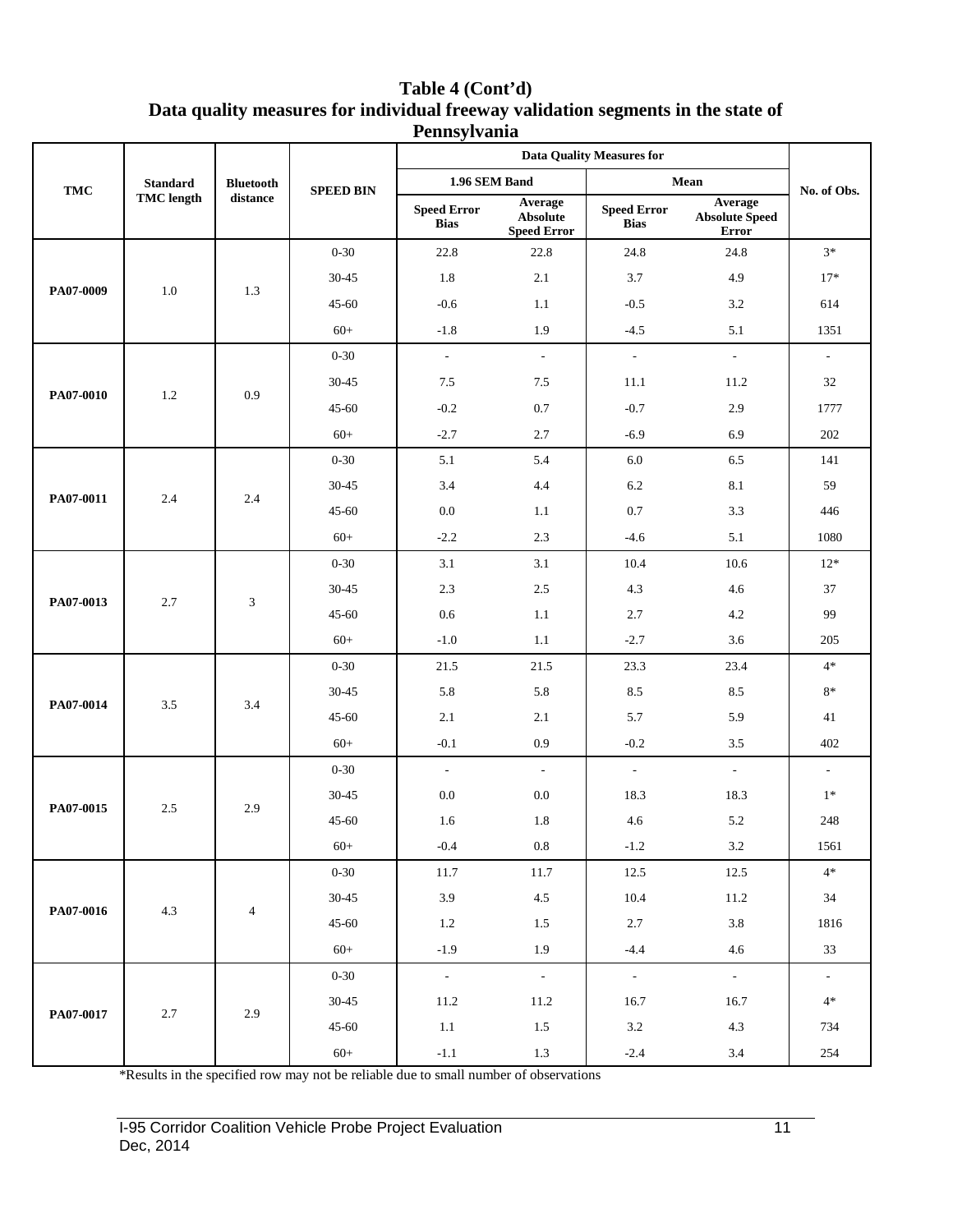#### **Table 5 Observations meeting data quality criteria for individual freeway validation segments in the state of Pennsylvania**

|           |                            | <b>Data Quality Measures for</b>  |                                 |                                            |                                          |                             |                           |                                    |                                     |                          |  |
|-----------|----------------------------|-----------------------------------|---------------------------------|--------------------------------------------|------------------------------------------|-----------------------------|---------------------------|------------------------------------|-------------------------------------|--------------------------|--|
|           |                            |                                   |                                 | 1.96 SEM Band                              |                                          |                             |                           | Mean                               |                                     |                          |  |
| TMC       | <b>SPEED</b><br><b>BIN</b> | <b>Speed Error Bias</b>           |                                 |                                            | <b>Average Absolute Speed Error</b>      | <b>Speed Error Bias</b>     |                           |                                    | <b>Average Absolute Speed Error</b> | No. of<br>Obs.           |  |
|           |                            | No. falling<br>inside the<br>band | % falling<br>inside the<br>band | No. falling<br>within 5 mph<br>of the band | % falling<br>within 5 mph<br>of the band | No. equal<br>to the<br>mean | % equal<br>to the<br>mean | No. within 5<br>mph of the<br>mean | $%$ within 5<br>mph of the<br>mean  |                          |  |
|           | $0 - 30$                   | $\overline{\phantom{a}}$          | $\blacksquare$                  | $\sim$                                     | $\omega$                                 | ÷,                          | $\overline{\phantom{a}}$  | $\overline{\phantom{a}}$           | $\blacksquare$                      |                          |  |
| PA07-0001 | 30-45                      | $\sqrt{2}$                        | 50%                             | $\overline{2}$                             | 50%                                      | $\boldsymbol{0}$            | 0%                        | $\mathbf{0}$                       | 0%                                  | $4*$                     |  |
|           | $45 - 60$                  | 156                               | 56%                             | 247                                        | 89%                                      | 5                           | 2%                        | 186                                | 67%                                 | 279                      |  |
|           | $60+$                      | 532                               | 58%                             | 801                                        | 88%                                      | $\boldsymbol{0}$            | 0%                        | 582                                | 64%                                 | 911                      |  |
|           | $0 - 30$                   | 19                                | 28%                             | 35                                         | 52%                                      | $\mathbf{0}$                | $0\%$                     | 29                                 | 43%                                 | 67                       |  |
|           | 30-45                      | 23                                | 37%                             | 42                                         | 68%                                      | $\boldsymbol{0}$            | $0\%$                     | 24                                 | 39%                                 | 62                       |  |
| PA07-0002 | $45 - 60$                  | 500                               | 62%                             | 709                                        | 87%                                      | $\mathbf{1}$                | 0%                        | 474                                | 58%                                 | 813                      |  |
|           | $60+$                      | 470                               | 71%                             | 591                                        | 90%                                      | $\boldsymbol{0}$            | $0\%$                     | 358                                | 54%                                 | 660                      |  |
|           | $0 - 30$                   | $\overline{\phantom{a}}$          | $\overline{\phantom{a}}$        | $\blacksquare$                             | $\overline{\phantom{a}}$                 | $\overline{a}$              | $\overline{\phantom{a}}$  | $\overline{\phantom{a}}$           | $\blacksquare$                      | $\overline{\phantom{a}}$ |  |
|           | 30-45                      |                                   | $\overline{\phantom{a}}$        | $\overline{\phantom{a}}$                   | $\overline{\phantom{a}}$                 |                             | $\overline{\phantom{a}}$  |                                    | ÷,                                  | $\overline{\phantom{a}}$ |  |
| PA07-0003 | 45-60                      | 21                                | 55%                             | 34                                         | 89%                                      | $\boldsymbol{0}$            | 0%                        | 22                                 | 58%                                 | 38                       |  |
|           | $60+$                      | $\overline{c}$                    | 50%                             | $\overline{4}$                             | 100%                                     | $\boldsymbol{0}$            | $0\%$                     | 3                                  | 75%                                 | $4*$                     |  |
|           | $0 - 30$                   | $\mathcal{L}_{\mathcal{A}}$       | $\overline{\phantom{a}}$        | $\sim$                                     | $\overline{\phantom{a}}$                 | L.                          | $\overline{\phantom{a}}$  | $\overline{\phantom{a}}$           | $\blacksquare$                      |                          |  |
|           | 30-45                      |                                   | $\overline{\phantom{a}}$        |                                            | $\overline{\phantom{a}}$                 |                             | $\overline{a}$            |                                    |                                     |                          |  |
| PA07-0004 | $45 - 60$                  | 10                                | 45%                             | 20                                         | 91%                                      | $\boldsymbol{0}$            | $0\%$                     | 13                                 | 59%                                 | $22*$                    |  |
|           | $60+$                      | 16                                | 84%                             | 18                                         | 95%                                      | $\mathbf{0}$                | 0%                        | 16                                 | 84%                                 | $19*$                    |  |
|           | $0 - 30$                   | $\sim$                            | $\overline{\phantom{a}}$        | $\sim$                                     | $\sim$                                   | $\overline{a}$              | ٠                         | $\sim$                             | $\overline{a}$                      |                          |  |
| PA07-0005 | $30 - 45$                  |                                   | $\overline{\phantom{a}}$        |                                            | $\overline{\phantom{a}}$                 |                             | $\overline{\phantom{a}}$  |                                    | $\overline{\phantom{m}}$            | $\overline{\phantom{a}}$ |  |
|           | $45 - 60$                  | 59                                | 36%                             | 137                                        | 84%                                      | $\boldsymbol{0}$            | 0%                        | 69                                 | 42%                                 | 163                      |  |
|           | $60+$                      | 605                               | 63%                             | 902                                        | 95%                                      | $\mathbf{1}$                | $0\%$                     | 748                                | 78%                                 | 953                      |  |
|           | $0 - 30$                   | $\mathbf{0}$                      | $0\%$                           | $\mathbf{0}$                               | $0\%$                                    | $\boldsymbol{0}$            | $0\%$                     | $\boldsymbol{0}$                   | $0\%$                               | $2*$                     |  |
| PA07-0006 | 30-45                      | 1                                 | 5%                              | 5                                          | 26%                                      | $\boldsymbol{0}$            | 0%                        | 3                                  | 16%                                 | $19*$                    |  |
|           | $45 - 60$                  | 48                                | 39%                             | 99                                         | $80\%$                                   | $\boldsymbol{0}$            | $0\%$                     | 67                                 | 54%                                 | 124                      |  |
|           | $60+$                      | 654                               | 66%                             | 916                                        | 93%                                      | $\boldsymbol{0}$            | 0%                        | 772                                | 78%                                 | 988                      |  |
|           | $0 - 30$                   | 15                                | 15%                             | 69                                         | 70%                                      | $\boldsymbol{0}$            | $0\%$                     | 59                                 | 60%                                 | $\mathbf{98}$            |  |
|           | 30-45                      | 22                                | 30%                             | 48                                         | 65%                                      | $\boldsymbol{0}$            | $0\%$                     | 23                                 | 31%                                 | 74                       |  |
| PA07-0007 | $45 - 60$                  | 61                                | 52%                             | 95                                         | 81%                                      | $\boldsymbol{0}$            | $0\%$                     | 49                                 | 42%                                 | 117                      |  |
|           | $60+$                      | 805                               | 56%                             | 1286                                       | 90%                                      | $\mathfrak{Z}$              | $0\%$                     | 952                                | 67%                                 | 1425                     |  |
|           | $0 - 30$                   | 27                                | 24%                             | 110                                        | 96%                                      | $\boldsymbol{0}$            | $0\%$                     | 102                                | 89%                                 | 114                      |  |
|           | $30 - 45$                  | 21                                | 14%                             | 115                                        | 79%                                      | $\boldsymbol{0}$            | $0\%$                     | 102                                | 70%                                 | 146                      |  |
| PA07-0008 | 45-60                      | 69                                | 37%                             | 158                                        | 84%                                      | $\boldsymbol{0}$            | $0\%$                     | 93                                 | 49%                                 | 189                      |  |
|           | $60+$                      | 1025                              | 54%                             | 1769                                       | 93%                                      | $\boldsymbol{0}$            | 0%                        | 1384                               | 73%                                 | 1894                     |  |

\*Results in the specified row may not be reliable due to small number of observations